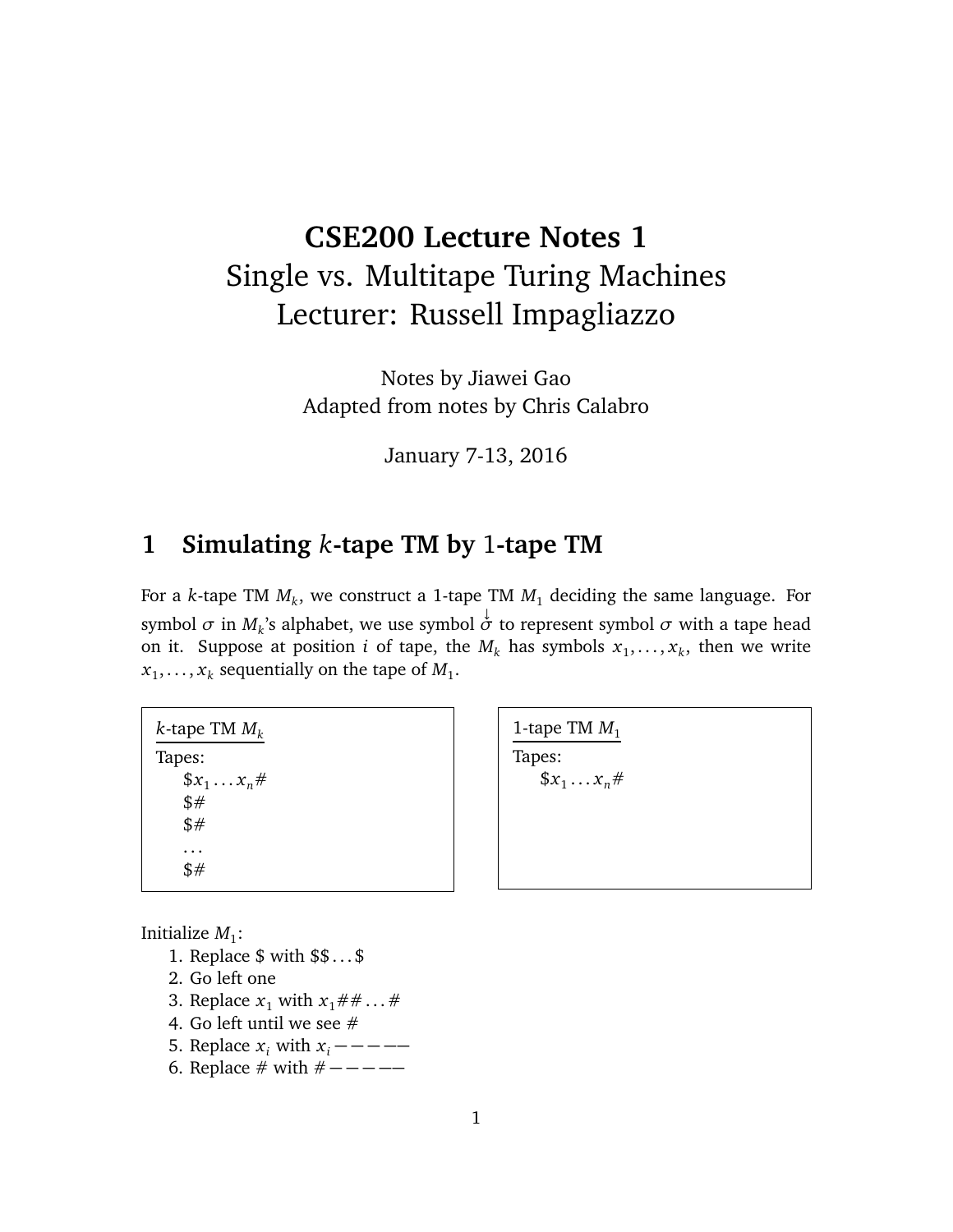Time: *O*(*n*).

To simulate one step of *M<sup>k</sup>* :

1. Find the head locations of each tape head locations of each tape in *M<sup>k</sup>* .

2. Start at beginning.

3. Go through tape. When we see a symbol whose *<sup>i</sup>*-th coordinate is a symbol <sup>↓</sup> *σ* , remember that  $\sigma$  is under *i*-th tape.

4. Look up the actions that we need to perform: Move *i*-th tape head left or right/ Write *σ'* under *i*-th tape head / Halt / Accept / Reject.

The size of current tape is bounded by  $\max(n,T(n))$ . So to simulate one step of  $M_k$ , *M*<sub>1</sub> takes  $O(n+T(n))$  steps. The overall running time is  $O(T(n)(n+T(n))) = O(T(n)^2)$ .

Problems computable by a *k*-tape TM in polynomial time can be computed by a 1 tape TM in polynomial time. Therefore "polynomial time" is independent of the number of tapes, so it is a robust model of efficiently computable problems.

### **2 Time bounded Church-Turing thesis**

#### **2.1 Communication complexity of string equality**

Let language  $Pal = \{x \in \{0,1\}^* \mid x = x^R\}$ . *Pal* is the set of palindromes.

**Theorem 2.1.** If there exists a 1-tape TM that decides *Pal*, then  $T_M(n) \in \Omega(n^2)$ .

The proof idea is to consider the *communication complexity* of deciding if two strings are equal. Suppose Alice knows binary string *x*, and Bob knows binary string *y*. They want to communicate to each other to know whether  $x = y$ . If x and y has length *n*, then they can decide  $x = y$  by sending *n* bits.

We claim that, to decide whether  $x = y$ , the number of bits sent by Alice and Bob is at least *n*. Let  $C(x, y) = b_1, \ldots, b_t$  be the bits needed to communicate.

**Lemma 2.2.** If  $C(x, x) = C(y, y)$ , then  $C(x, y) = C(y, x) = C(x, x) = C(y, y)$ .

The proof is by induction in the string length. Note that this lemma also applies to deciding whether  $x = y^R$ .

In general, if *x*, *y* are selected from a domain *S*, then the bits needed to communicate is  $t \geq \log |S|$ .

#### **2.2 Simulation time lower bound**

Let language  $L = \{x0^{n/2}x^R\}$ , where  $x \in \{0,1\}^{n/4}$ . (Strings in *L* can be considered as the "worst case" of strings in *Pal*. If *L* requires time *Ω*(*n* 2 ), so does *Pal*. Sorry for the